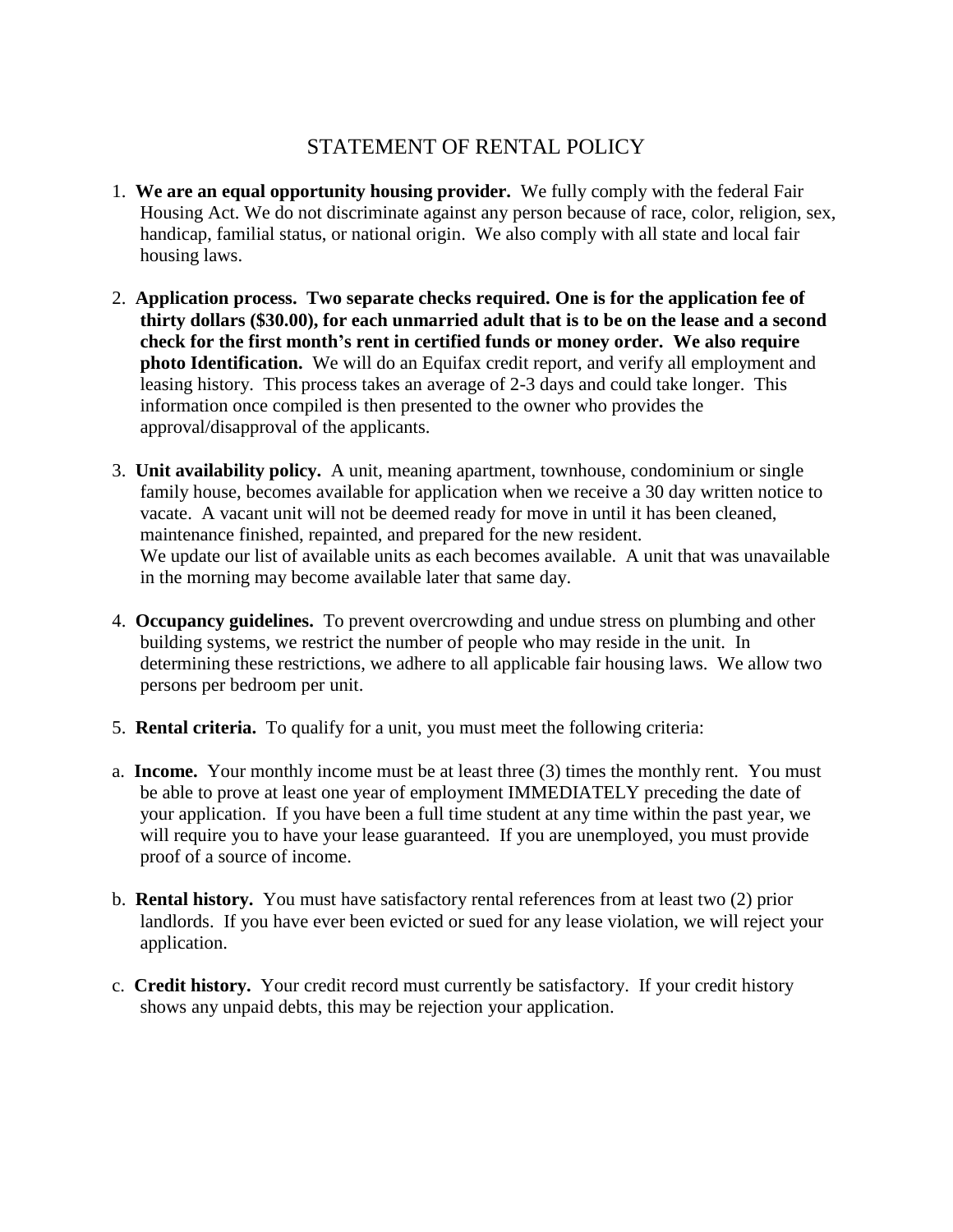- d. **Criminal history**. If you have ever been convicted of a felony, we will reject your application. If you have been convicted of a misdemeanor involving dishonesty or violence within the past five (5) years, we will reject your application.
- **e. Guarantors.** If you do not meet one or more of the above criteria, you may be able to qualify for a unit if you can get a third party to guarantee your lease. The guarantor must pass the same application and screening process that you must pass plus own land in the state of Virginia. We will also deduct the guarantor's own housing costs before applying his or her income to our income standard.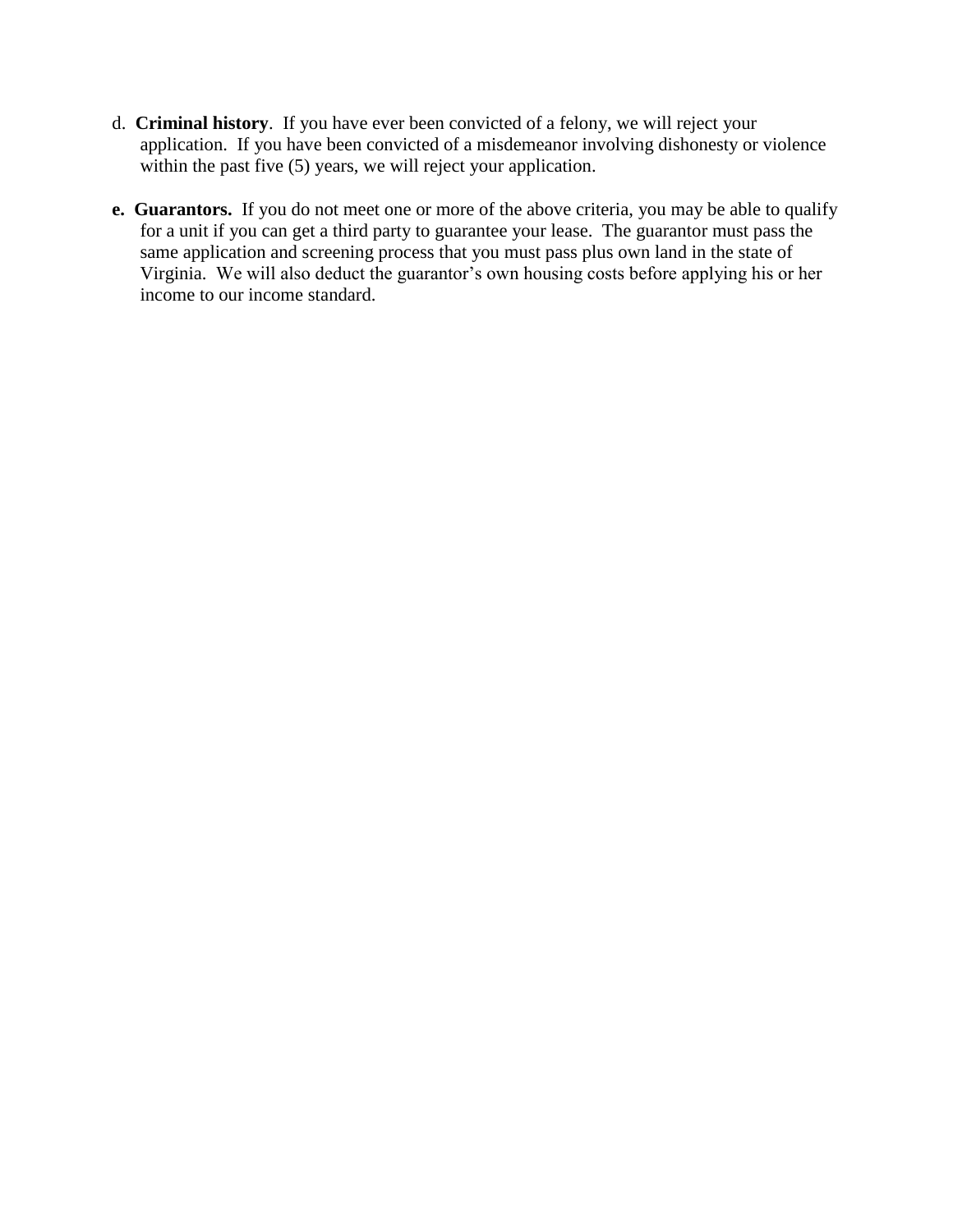# **AUTHORIZATION TO RELEASE INFORMATION**

# **TO WHOM IT MAY CONCERN:**

I/we have applied for a rental home. As part of the application process, the Lessor will need to verify information regarding my rental/employment history.

I/we authorize you to provide to the lessor any and all information and documentation that they request. Such information includes employment history, income history, and leasing history.

A copy of this authorization may be accepted as an original.

Your prompt reply to this applicant's request is appreciated.

\_\_\_\_\_\_\_\_\_\_\_\_\_\_\_\_\_\_\_\_\_\_\_\_\_\_\_\_\_\_\_\_\_\_\_\_\_\_ \_\_\_\_\_\_\_\_\_\_\_\_\_\_\_\_\_\_\_\_\_\_\_\_ Applicant signature Date

\_\_\_\_\_\_\_\_\_\_\_\_\_\_\_\_\_\_\_\_\_\_\_\_\_\_\_\_\_\_\_\_\_\_\_\_\_\_ \_\_\_\_\_\_\_\_\_\_\_\_\_\_\_\_\_\_\_\_\_\_\_\_ Applicant signature Date

\_\_\_\_\_\_\_\_\_\_\_\_\_\_\_\_\_\_\_\_\_\_\_\_\_\_\_\_\_\_\_\_\_\_\_\_\_\_ \_\_\_\_\_\_\_\_\_\_\_\_\_\_\_\_\_\_\_\_\_\_\_\_ Applicant signature Date

Applicant signature Date

 $\_$  , and the set of the set of the set of the set of the set of the set of the set of the set of the set of the set of the set of the set of the set of the set of the set of the set of the set of the set of the set of th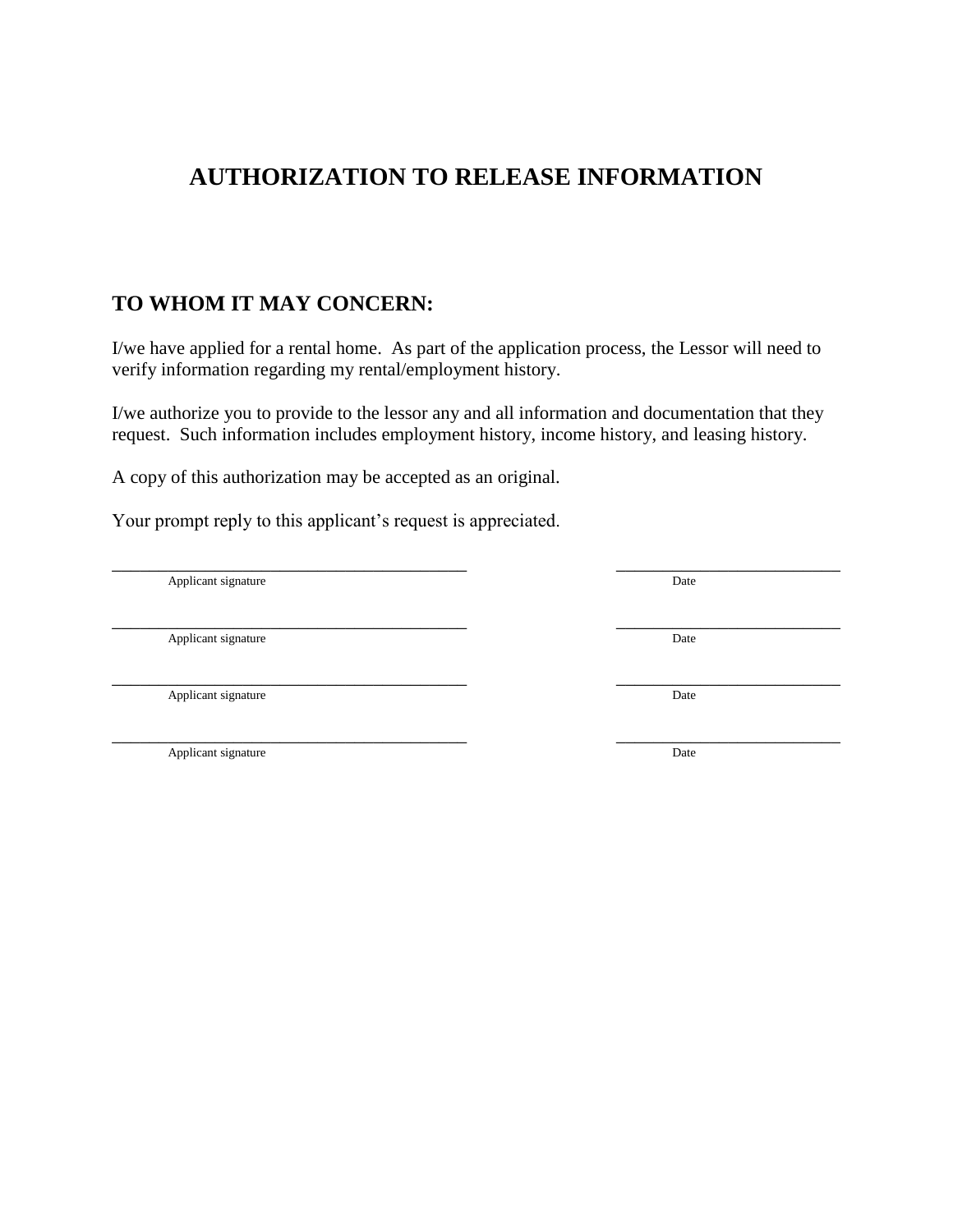## APPLICATION FOR LEASE

(If accepted by landlord, this is legally binding contract. If not understood, seek competent advice before signing)

|                                                                                                                                                                                                                                                                                   | 20                | ** ATTENTION: THIS APPLICATION CANNOT BE PROCESSED<br>WITHOUT BEING COMPLETELY FILLED OUT AND/OR SIGNED                                                                                                                                                                                                                                                                                                                                                                                             |                |                    |                                                                                                                                                                                                                                |                  |                                     |
|-----------------------------------------------------------------------------------------------------------------------------------------------------------------------------------------------------------------------------------------------------------------------------------|-------------------|-----------------------------------------------------------------------------------------------------------------------------------------------------------------------------------------------------------------------------------------------------------------------------------------------------------------------------------------------------------------------------------------------------------------------------------------------------------------------------------------------------|----------------|--------------------|--------------------------------------------------------------------------------------------------------------------------------------------------------------------------------------------------------------------------------|------------------|-------------------------------------|
|                                                                                                                                                                                                                                                                                   |                   |                                                                                                                                                                                                                                                                                                                                                                                                                                                                                                     |                |                    |                                                                                                                                                                                                                                |                  |                                     |
| for _______ year(s) beginning on the ______ day of __________ 20 _____ for the monthly rent of \$________, payable in advance on the ______                                                                                                                                       |                   |                                                                                                                                                                                                                                                                                                                                                                                                                                                                                                     |                |                    |                                                                                                                                                                                                                                |                  |                                     |
| day of each month. Rent commences on the ______ day of ________ 20____. It is understood the premises are to be used as a single family<br>residence occupied by no more than ______ persons and that occupancy is contingent upon property being vacant by present occupant. All |                   |                                                                                                                                                                                                                                                                                                                                                                                                                                                                                                     |                |                    |                                                                                                                                                                                                                                |                  |                                     |
| personal property placed in sold premises shall be at tenant's risk. An earnest money deposit in the amount of \$ is made herewith to                                                                                                                                             |                   |                                                                                                                                                                                                                                                                                                                                                                                                                                                                                                     |                |                    |                                                                                                                                                                                                                                |                  |                                     |
| occupant, is subject to approval and acceptance by landlord/owner; and that after approval and acceptance by landlord/owner the applicant(s)                                                                                                                                      |                   |                                                                                                                                                                                                                                                                                                                                                                                                                                                                                                     |                |                    |                                                                                                                                                                                                                                |                  |                                     |
| shall execute a mutually acceptable lease form within FIVE (5) DAYS of acceptance by landlord/owner. If the applicant(s) does not/do                                                                                                                                              |                   |                                                                                                                                                                                                                                                                                                                                                                                                                                                                                                     |                |                    |                                                                                                                                                                                                                                |                  |                                     |
| execute the lease, the deposit, at the option of landlord/owner, shall be forfeited OR shall be returned to applicant(s) less actual damages                                                                                                                                      |                   |                                                                                                                                                                                                                                                                                                                                                                                                                                                                                                     |                |                    |                                                                                                                                                                                                                                |                  |                                     |
| suffered, including (but not limited to) lost rental income. Tenant is aware that liability insurance including owner/agent as additional insured<br>will be required within 30 days of lease signing (with copy forwarded to owner/agent). A COPY OF THE LEASE MAY BE REVIEWED   |                   |                                                                                                                                                                                                                                                                                                                                                                                                                                                                                                     |                |                    |                                                                                                                                                                                                                                |                  |                                     |
| THROUGH LISTING REALTOR/AGENT OR THROUGH LANDLORD.                                                                                                                                                                                                                                |                   |                                                                                                                                                                                                                                                                                                                                                                                                                                                                                                     |                |                    |                                                                                                                                                                                                                                |                  |                                     |
| If this application is neither approved nor accepted by the landlord/owner, the deposit shall be refunded. Applicant herewith submits the<br>amount of \$________ as payment for Rental Processing Fee(s). THIS AMOUNT IS NON-REFUNDABLE. Where can you be reached prior          |                   |                                                                                                                                                                                                                                                                                                                                                                                                                                                                                                     |                |                    |                                                                                                                                                                                                                                |                  |                                     |
| to the lease term? Home Phone $(\_)$                                                                                                                                                                                                                                              |                   |                                                                                                                                                                                                                                                                                                                                                                                                                                                                                                     |                |                    |                                                                                                                                                                                                                                |                  |                                     |
| Work Phone $(\_\_)$                                                                                                                                                                                                                                                               |                   |                                                                                                                                                                                                                                                                                                                                                                                                                                                                                                     |                |                    |                                                                                                                                                                                                                                |                  |                                     |
| Deposit monies paid by: (circle one) CHECK CASH MONEY ORDER TRAVELERS CHECK                                                                                                                                                                                                       |                   |                                                                                                                                                                                                                                                                                                                                                                                                                                                                                                     |                |                    |                                                                                                                                                                                                                                |                  |                                     |
| ALL ADULT NAMES WILL<br><b>APPEAR ON LEASE</b>                                                                                                                                                                                                                                    | <b>LAST NAME</b>  | <b>FIRST</b>                                                                                                                                                                                                                                                                                                                                                                                                                                                                                        | <b>INITIAL</b> |                    | DATE OF BIRTH                                                                                                                                                                                                                  |                  | SOC. SEC.#                          |
| (Both husband and wife                                                                                                                                                                                                                                                            |                   |                                                                                                                                                                                                                                                                                                                                                                                                                                                                                                     |                |                    |                                                                                                                                                                                                                                |                  |                                     |
| must be on lease. If un-                                                                                                                                                                                                                                                          |                   | 2.                                                                                                                                                                                                                                                                                                                                                                                                                                                                                                  |                |                    |                                                                                                                                                                                                                                |                  |                                     |
| married, separate application                                                                                                                                                                                                                                                     |                   |                                                                                                                                                                                                                                                                                                                                                                                                                                                                                                     |                |                    |                                                                                                                                                                                                                                |                  |                                     |
| must be completed by each                                                                                                                                                                                                                                                         |                   |                                                                                                                                                                                                                                                                                                                                                                                                                                                                                                     |                |                    |                                                                                                                                                                                                                                |                  |                                     |
| adult).                                                                                                                                                                                                                                                                           |                   |                                                                                                                                                                                                                                                                                                                                                                                                                                                                                                     |                |                    |                                                                                                                                                                                                                                |                  |                                     |
| Children, other occupants<br>and their relationship                                                                                                                                                                                                                               |                   |                                                                                                                                                                                                                                                                                                                                                                                                                                                                                                     |                | _Age_______<br>Age |                                                                                                                                                                                                                                |                  |                                     |
|                                                                                                                                                                                                                                                                                   |                   | $\begin{array}{c} \n3. \quad \textcolor{blue}{\textbf{22.12}} \quad \textcolor{blue}{\textbf{23.13}} \quad \textcolor{blue}{\textbf{24.13}} \quad \textcolor{blue}{\textbf{25.13}} \quad \textcolor{blue}{\textbf{26.13}} \quad \textcolor{blue}{\textbf{27.13}} \quad \textcolor{blue}{\textbf{28.13}} \quad \textcolor{blue}{\textbf{29.13}} \quad \textcolor{blue}{\textbf{21.13}} \quad \textcolor{blue}{\textbf{21.13}} \quad \textcolor{blue}{\textbf{21.13}} \quad \textcolor{blue}{\textbf$ | Age            |                    |                                                                                                                                                                                                                                |                  | Relationship<br><u>Relationship</u> |
|                                                                                                                                                                                                                                                                                   |                   |                                                                                                                                                                                                                                                                                                                                                                                                                                                                                                     | Age            |                    |                                                                                                                                                                                                                                | Relationship____ |                                     |
|                                                                                                                                                                                                                                                                                   |                   |                                                                                                                                                                                                                                                                                                                                                                                                                                                                                                     |                |                    |                                                                                                                                                                                                                                |                  |                                     |
| Description of Pets<br>1. Kind                                                                                                                                                                                                                                                    |                   | Breed                                                                                                                                                                                                                                                                                                                                                                                                                                                                                               |                |                    | Weight_____Number_____Age_                                                                                                                                                                                                     |                  | Gender                              |
| 2. Kind                                                                                                                                                                                                                                                                           |                   | <b>Breed</b>                                                                                                                                                                                                                                                                                                                                                                                                                                                                                        |                | Weight             | Number                                                                                                                                                                                                                         | Age              | Gender                              |
| PRESENT ADDRESS                                                                                                                                                                                                                                                                   |                   |                                                                                                                                                                                                                                                                                                                                                                                                                                                                                                     |                |                    |                                                                                                                                                                                                                                |                  |                                     |
|                                                                                                                                                                                                                                                                                   | Street No. & Name |                                                                                                                                                                                                                                                                                                                                                                                                                                                                                                     | City           |                    | <b>State</b>                                                                                                                                                                                                                   |                  | Zip Code                            |
|                                                                                                                                                                                                                                                                                   |                   |                                                                                                                                                                                                                                                                                                                                                                                                                                                                                                     |                |                    |                                                                                                                                                                                                                                |                  |                                     |
| Home Phone (Comparison and Diffice Phone (Comparison and Phone Comparison and Phone Comparison and Phone Comparison and Phone Comparison and Phone Comparison and Phone Comparison and Phone Comparison and Phone Comparison a                                                    |                   |                                                                                                                                                                                                                                                                                                                                                                                                                                                                                                     |                |                    |                                                                                                                                                                                                                                |                  |                                     |
|                                                                                                                                                                                                                                                                                   |                   |                                                                                                                                                                                                                                                                                                                                                                                                                                                                                                     |                |                    |                                                                                                                                                                                                                                |                  |                                     |
|                                                                                                                                                                                                                                                                                   |                   |                                                                                                                                                                                                                                                                                                                                                                                                                                                                                                     |                |                    |                                                                                                                                                                                                                                |                  |                                     |
|                                                                                                                                                                                                                                                                                   |                   |                                                                                                                                                                                                                                                                                                                                                                                                                                                                                                     |                |                    |                                                                                                                                                                                                                                |                  |                                     |
|                                                                                                                                                                                                                                                                                   |                   |                                                                                                                                                                                                                                                                                                                                                                                                                                                                                                     |                |                    |                                                                                                                                                                                                                                |                  |                                     |
|                                                                                                                                                                                                                                                                                   |                   |                                                                                                                                                                                                                                                                                                                                                                                                                                                                                                     |                |                    |                                                                                                                                                                                                                                |                  |                                     |
|                                                                                                                                                                                                                                                                                   |                   | (please give name $\&$ phone number(s))                                                                                                                                                                                                                                                                                                                                                                                                                                                             |                |                    |                                                                                                                                                                                                                                |                  |                                     |
|                                                                                                                                                                                                                                                                                   |                   |                                                                                                                                                                                                                                                                                                                                                                                                                                                                                                     |                |                    |                                                                                                                                                                                                                                |                  |                                     |
|                                                                                                                                                                                                                                                                                   |                   |                                                                                                                                                                                                                                                                                                                                                                                                                                                                                                     |                | <b>City</b>        | State                                                                                                                                                                                                                          |                  | Zip Code                            |
|                                                                                                                                                                                                                                                                                   |                   |                                                                                                                                                                                                                                                                                                                                                                                                                                                                                                     |                |                    |                                                                                                                                                                                                                                |                  |                                     |
|                                                                                                                                                                                                                                                                                   |                   |                                                                                                                                                                                                                                                                                                                                                                                                                                                                                                     |                |                    |                                                                                                                                                                                                                                |                  |                                     |
| Name of Landlord or Mortgage Co.                                                                                                                                                                                                                                                  |                   |                                                                                                                                                                                                                                                                                                                                                                                                                                                                                                     |                |                    |                                                                                                                                                                                                                                |                  |                                     |
| EMPLOYMENT OF ALL ADULTS TO APPEAR ON LEASE:                                                                                                                                                                                                                                      |                   |                                                                                                                                                                                                                                                                                                                                                                                                                                                                                                     |                |                    |                                                                                                                                                                                                                                |                  |                                     |
|                                                                                                                                                                                                                                                                                   |                   |                                                                                                                                                                                                                                                                                                                                                                                                                                                                                                     |                |                    |                                                                                                                                                                                                                                |                  |                                     |
|                                                                                                                                                                                                                                                                                   |                   |                                                                                                                                                                                                                                                                                                                                                                                                                                                                                                     |                |                    |                                                                                                                                                                                                                                |                  |                                     |
| Where Employed                                                                                                                                                                                                                                                                    |                   |                                                                                                                                                                                                                                                                                                                                                                                                                                                                                                     |                |                    | How Long                                                                                                                                                                                                                       |                  |                                     |
| <b>Business Address</b>                                                                                                                                                                                                                                                           |                   | Supervisor                                                                                                                                                                                                                                                                                                                                                                                                                                                                                          |                |                    | Phone                                                                                                                                                                                                                          |                  |                                     |
|                                                                                                                                                                                                                                                                                   |                   |                                                                                                                                                                                                                                                                                                                                                                                                                                                                                                     |                |                    |                                                                                                                                                                                                                                |                  |                                     |
| Position                                                                                                                                                                                                                                                                          |                   | Salary                                                                                                                                                                                                                                                                                                                                                                                                                                                                                              |                |                    | Per Mo/Wk/Hr                                                                                                                                                                                                                   |                  |                                     |
| 2. Applicant __                                                                                                                                                                                                                                                                   |                   |                                                                                                                                                                                                                                                                                                                                                                                                                                                                                                     |                |                    |                                                                                                                                                                                                                                |                  |                                     |
| Where Employed                                                                                                                                                                                                                                                                    |                   |                                                                                                                                                                                                                                                                                                                                                                                                                                                                                                     |                |                    | How Long                                                                                                                                                                                                                       |                  |                                     |
| <b>Business Address</b>                                                                                                                                                                                                                                                           |                   | Supervisor                                                                                                                                                                                                                                                                                                                                                                                                                                                                                          |                |                    | Phone                                                                                                                                                                                                                          |                  |                                     |
|                                                                                                                                                                                                                                                                                   |                   |                                                                                                                                                                                                                                                                                                                                                                                                                                                                                                     |                |                    |                                                                                                                                                                                                                                |                  |                                     |
| Position                                                                                                                                                                                                                                                                          |                   | Salary                                                                                                                                                                                                                                                                                                                                                                                                                                                                                              |                |                    | Per Mo/Wk/Hr                                                                                                                                                                                                                   |                  |                                     |
| If current employment is less than two years, complete the following:                                                                                                                                                                                                             |                   |                                                                                                                                                                                                                                                                                                                                                                                                                                                                                                     |                |                    |                                                                                                                                                                                                                                |                  |                                     |
|                                                                                                                                                                                                                                                                                   |                   |                                                                                                                                                                                                                                                                                                                                                                                                                                                                                                     |                |                    |                                                                                                                                                                                                                                |                  |                                     |
|                                                                                                                                                                                                                                                                                   |                   |                                                                                                                                                                                                                                                                                                                                                                                                                                                                                                     |                |                    |                                                                                                                                                                                                                                |                  |                                     |
| <b>Position</b>                                                                                                                                                                                                                                                                   |                   |                                                                                                                                                                                                                                                                                                                                                                                                                                                                                                     |                |                    | Per and the state of the state of the state of the state of the state of the state of the state of the state of the state of the state of the state of the state of the state of the state of the state of the state of the st |                  |                                     |

If applicant is self employed, please attach copies for the past two years of (a) Form 1040 and (b) Tax Schedule C.